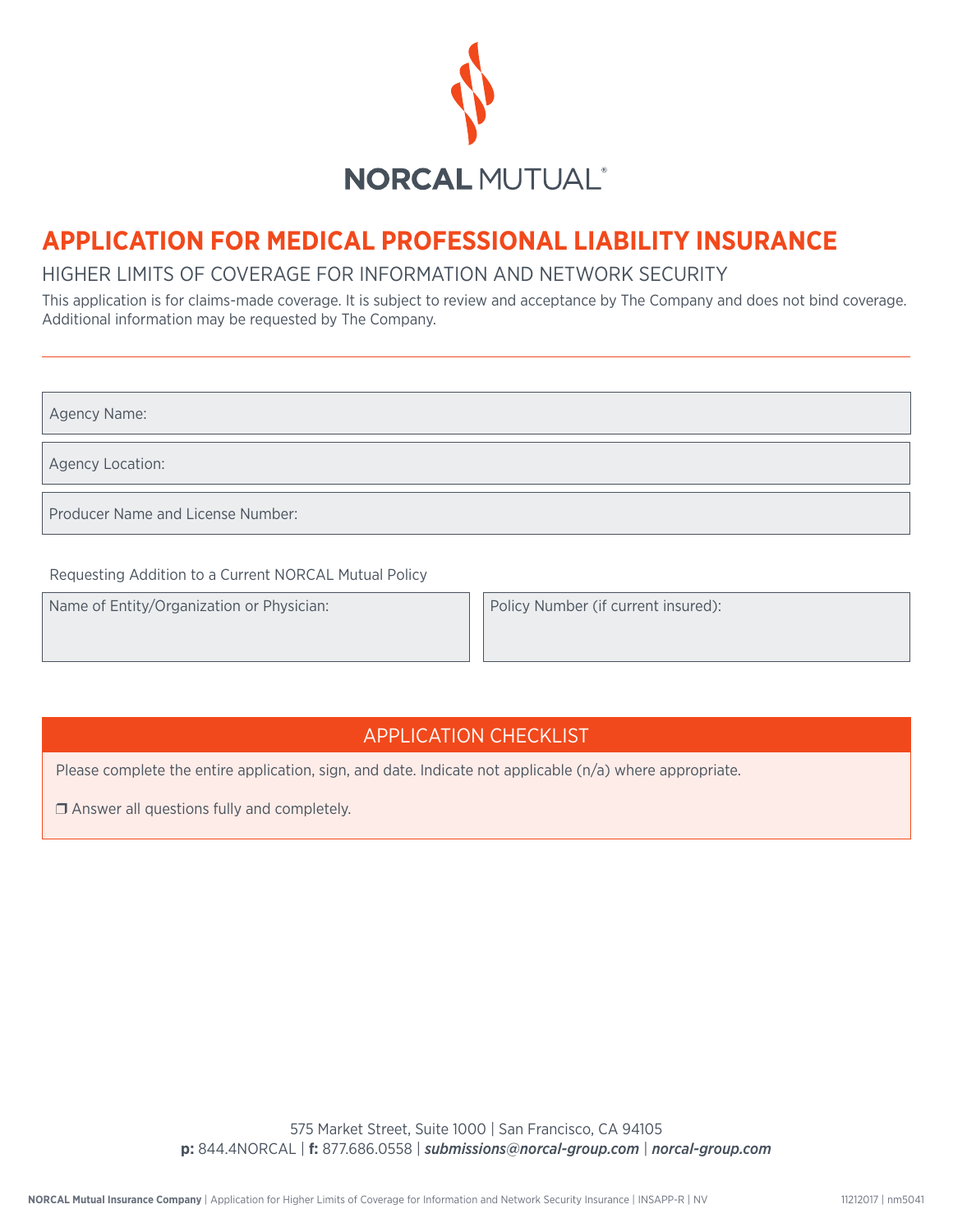## SECTION I: **GENERAL INFORMATION**

Identify the requested limit of coverage for which the Physician/Entity/Organization is applying: **Note:** *Medical Professional Liability Insurance must be provided by NORCAL Mutual before other coverage is available.*

❒ \$1,000,000 per Claim/\$1,000,000 Aggregate ❒ \$2,000,000 per Claim/\$2,000,000 Aggregate ❒ \$3,000,000 per Claim/\$3,000,000 Aggregate

❒ \$4,000,000 per Claim/\$4,000,000 Aggregate

❒ \$5,000,000 per Claim/\$5,000,000 Aggregate

❒ \$6,000,000 per Claim/\$6,000,000 Aggregate

❒ \$7,000,000 per Claim/\$7,000,000 Aggregate

❒ \$8,000,000 per Claim/\$8,000,000 Aggregate

❒ \$9,000,000 per Claim/\$9,000,000 Aggregate

❒ \$10,000,000 per Claim/\$10,000,000 Aggregate

## SECTION II: **SECURITY AND PRIVACY**

| 1. Is all sensitive information or PII (Personally Identifiable Information) stored on laptops<br>and portable media devices encrypted?                                                                |                 | $\bigcap$ Yes $\bigcap$ No |
|--------------------------------------------------------------------------------------------------------------------------------------------------------------------------------------------------------|-----------------|----------------------------|
| 2. Do you have access control procedures and hard drive encryption to prevent unauthorized<br>access on your databases, servers, and data files?                                                       | $OYes$ $ONo$    |                            |
| 3. Do you have a business continuity plan and data backup or recovery procedures in force to<br>avoid business interruption due to system failure for all mission critical systems?                    | $OYes$ $ONo$    |                            |
| 4. Are you up-to-date and compliant with relevant regulatory and industry frameworks (e.g.,<br>Health Insurance Portability & Accountability Act, Payment Card Industry (PCI) Data Security Standard)? | $\bigcap$ Yes ' | $O$ No                     |

#### **If you responded "no" to any of the questions above, please provide details in the remarks section below.**

## SECTION III: **CLAIMS AND EXPIRING INFORMATION**

| DURING THE LAST THREE YEARS, HAVE YOU:<br>a) Sustained any unscheduled network outages, intrusion, corruption, or loss of data?                                                    | $\bigcap$ Yes $\bigcap$ No |              |
|------------------------------------------------------------------------------------------------------------------------------------------------------------------------------------|----------------------------|--------------|
| b) Received notice or become aware of any privacy violations or been subject to any disciplinary,<br>regulatory actions, sanctions, or penalties?                                  | $OYes$ $ONo$               |              |
| c) Been involved in a lawsuit, claim, or settled any allegations of a suit?                                                                                                        | $OYes$ $ONo$               |              |
| d) Become aware of any circumstance or incident that could be reasonably anticipated to give rise<br>to a claim against the type of insurance being requested in this application? | Yes                        | $\bigcap$ No |

#### **If yes, please provide details in the remarks section below.**

## **REMARKS SECTION**

Please provide any additional information/explanations for your application below.

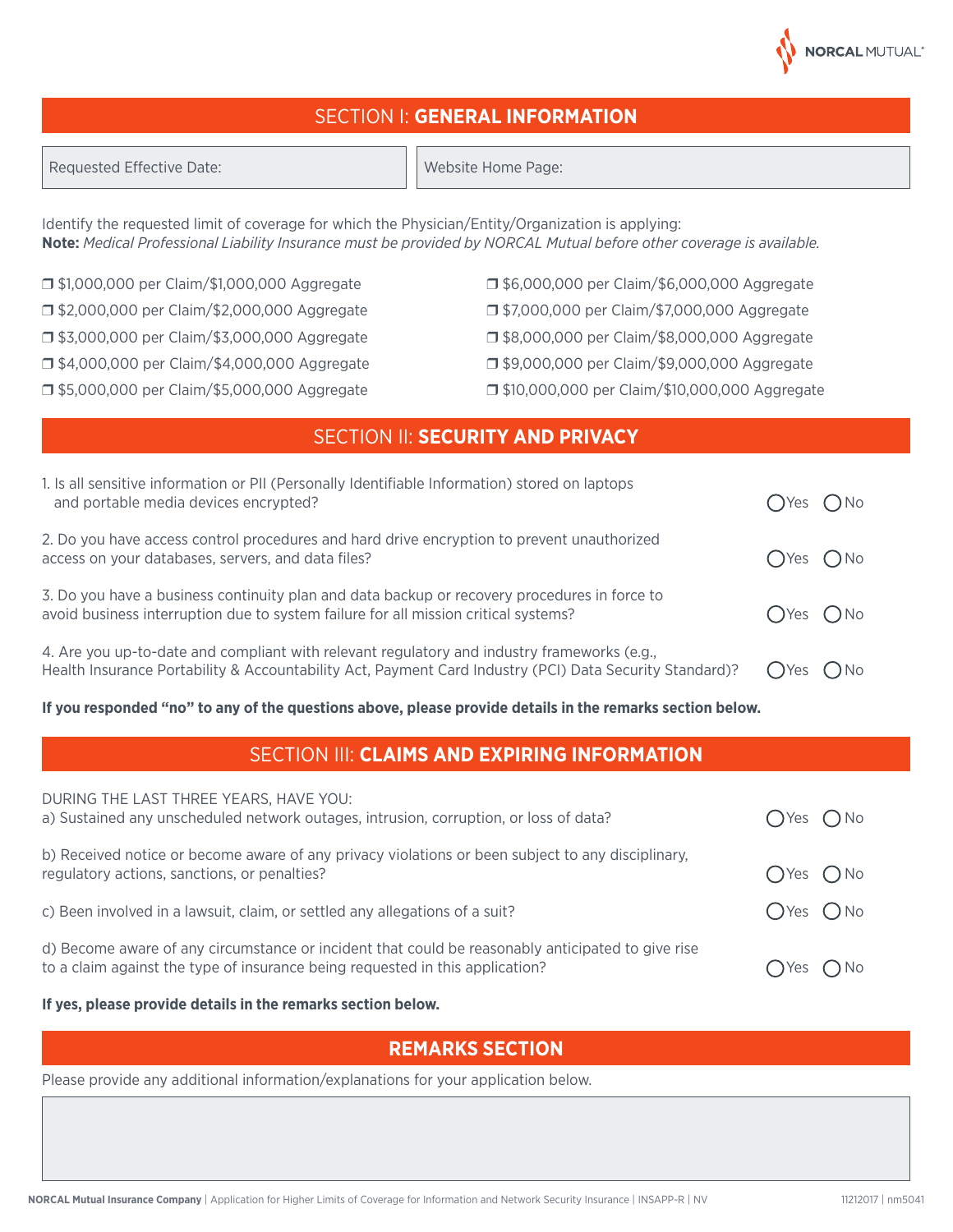

## **AGREEMENTS & NOTICES**

I understand that any claims whose circumstances were known before the effective date of coverage are specifically excluded from coverage under any policy of insurance that may be issued by NORCAL Mutual (The Company).

I understand that the NORCAL Mutual policy requires any disputes arising from it to be submitted to binding arbitration unless specifically prohibited by applicable law.

I understand that, as a condition precedent to approval for coverage, The Company may perform a detailed inquiry and investigation of the applicant's background, competence, and qualifications. I hereby expressly consent to any such inquiry and investigation through the use of any means legally available to The Company and its duly authorized agents and representatives. I further expressly authorize all individuals and entities to whom such legal inquiry is made by The Company and its duly authorized agents and representatives to provide the same with all information within their possession or under their control that pertains to the applicant's background, competence, and qualifications. I expressly release and discharge the aforesaid entities and individuals and their agents and representatives from any and all liability that might otherwise be incurred as a result of acts performed in connection with any inquiry or investigation, as well as in the evaluation of information so received from whatever source.

All information requested in this application is considered important. I understand that any material misrepresentation in this application that The Company relies on to its detriment could void coverage. I understand that this application and any supplemental information supplied by me or on my behalf is incorporated into and made a part of any policy of insurance that may be issued to me by The Company. I understand that I must notify The Company immediately, in writing, if there are any changes from what I have previously described in any information supplied by me or on my behalf and that The Company may withdraw or modify any outstanding quotations or authorization or agreement to bind insurance.

I understand that this application is subject to acceptance by The Company and does not bind coverage.

By completing and submitting this application to NORCAL Mutual Insurance Company, I am representing that as of the date of my signature below, the foregoing statements contained in this application and any supplemental information are accurate and true, and I have not intentionally withheld information that could influence the judgment of The Company in considering this application for insurance.

| Applicant Signature: | Date (mm/dd/yyyy): |
|----------------------|--------------------|
| <b>Printed Name:</b> | Title:             |
|                      |                    |

**This application is not valid without your complete signature.**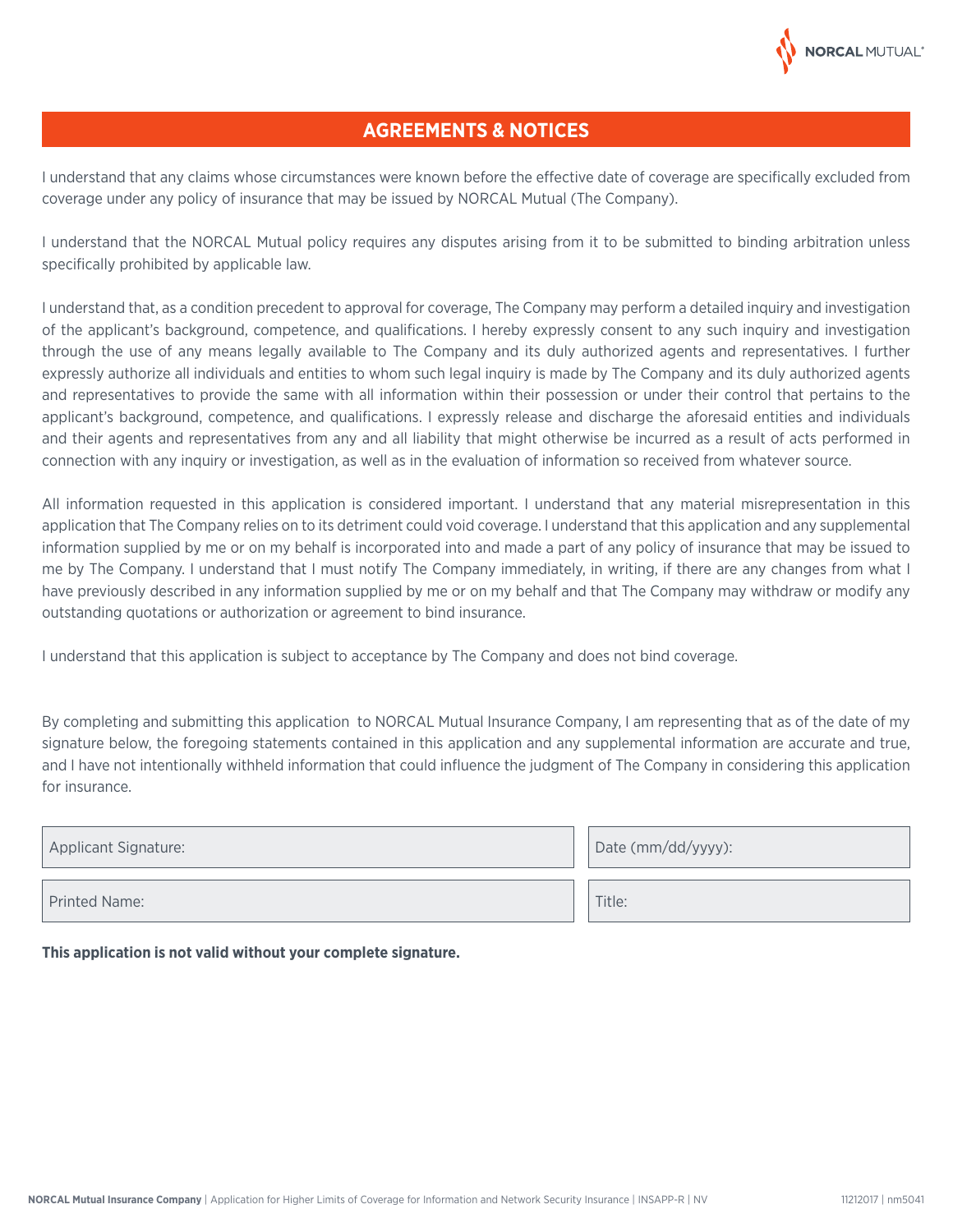

### **AGREEMENTS & NOTICES - CONTINUED**

**Alaska Applicants:** A person who, knowingly and with intent to injure, defraud, or deceive an insurance company, files a claim containing false, incomplete, or misleading information may be prosecuted under state law.

**Colorado Applicants:** It is unlawful to knowingly provide false, incomplete, or misleading facts or information to an insurance company for the purpose of defrauding or attempting to defraud the company. Penalties may include imprisonment, fines, denial of insurance, and civil damages. Any insurance company or agent of an insurance company who knowingly provides false, incomplete, or misleading facts or information to a policyholder or claimant for the purpose of defrauding or attempting to defraud the policyholder or claimant with regard to a settlement or award payable from insurance proceeds shall be reported to the Colorado Division of Insurance within the Department of Regulatory Agencies.

**District of Columbia Applicants: WARNING:** It is a crime to provide false or misleading information to an insurer for the purpose of defrauding the insurer or any other person. Penalties include imprisonment and/or fines. In addition, an insurer may deny insurance benefits, if false information materially related to a claim was provided by the applicant.

**Florida Applicants:** Any person who knowingly and with intent to injure, defraud, or deceive any insurer files a statement of claim or an application containing any false, incomplete or misleading information is guilty of a felony of the third degree.

**Kentucky Applicants:** Any person who knowingly and with intent to defraud any insurance company or other person files an application for insurance containing any materially false information or conceals, for the purpose of misleading, information concerning any fact material thereto commits a fraudulent insurance act, which is a crime.

**Louisiana Applicants:** Any person who knowingly presents a false or fraudulent claim for payment of a loss or benefit or knowingly presents false information in an application for insurance is guilty of a crime and may be subject to fines and confinement in prison.

**Maine Applicants:** It is a crime to knowingly provide false, incomplete or misleading information to an insurance company for the purpose of defrauding the company. Penalties may include imprisonment, fines or denial of insurance benefits.

#### **New Jersey Applicants:**

**Fraud Warning:** Any person who includes any false or misleading information on an application for an insurance policy is subject to criminal and civil penalties.

**Pollution Exclusion:** The policy for which you are applying contains an absolute pollution exclusion that excludes coverage for any claims and other events arising out of any pollution incident.

**New Mexico Applicants:** Any person who knowingly presents a false or fraudulent claim for payment of a loss or benefit or knowingly presents false information in an application for insurance is guilty of a crime and may be subject to civil fines and criminal penalties.

**New York Applicants:** Any person who knowingly and with intent to defraud any insurance company or other person files an application for insurance or statement of claim containing any materially false information, or conceals for the purpose of misleading, information concerning any fact material thereto, commits a fraudulent insurance act, which is a crime, and shall also be subject to a civil penalty not to exceed five thousand dollars and the stated value of the claim for each such violation.

**Ohio Applicants:** Any person who, with intent to defraud or knowing that he is facilitating fraud against an insurer, submits an application or files a claim containing a false or deceptive statement is guilty of insurance fraud.